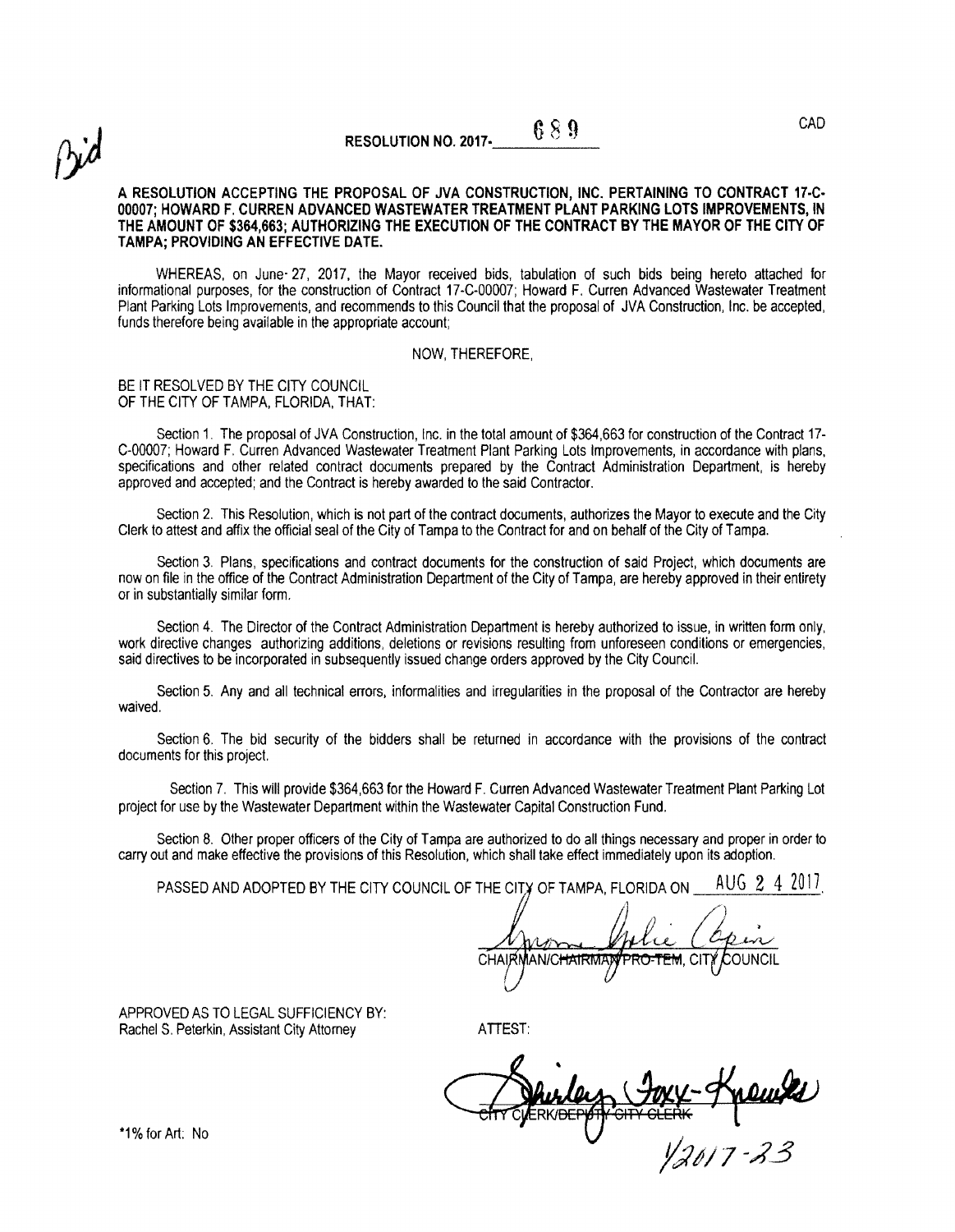# City of Tampa

## BID TABULATION

# Contract 17-C-00007; Howard F. Curren Advanced Wastewater Treatment Plant Parking Lots Improvements - Sheltered Market

Bid Opening - June 27, 2017

Posted June 27 2017

| <b>CONTRACTOR</b>                          | <b>TOTAL BID AMOUNT</b> |
|--------------------------------------------|-------------------------|
| <b>JVA Construction, Inc.</b>              | \$364,663.00            |
| IYD West Coast Home, Inc                   | \$486,000.00            |
| Tampa Bay Construction & Engineering, Inc. | \$514,878.00            |
| <b>JPR Universal Construction, LLC</b>     | \$519,000.00            |
| Flores Construction Co.                    | \$533,715.00            |
| <b>BUN Construction Company, Inc.</b>      | \$546,172.00            |
| <b>Burgess Civil, LLC</b>                  | \$568,000.00            |
|                                            |                         |
|                                            |                         |
|                                            |                         |

\* Arithmetic correction by Contract Administration

Notice of Intent to Award: Unless subsequently indicated otherwise, in a revised posting, the City of Tampa intends to award the referenced project to the lowest bidder listed in this tabulation. A bidder aggrieved by this decision may file a protest not later than 4:30 P.M., five (5) business days from the first posting hereof, pursuant to City of Tampa Code Chapter 2, Article V, Division 3, Section 2-282, Procurement Protest Procedures, Protests not confoming therewith shall not be reviewed.

Bids Received By: Jim Greiner

Jim Greiner, P.E. City of Tampa - Contract Administration Department 306 E. Jackson Street - 4N Tampa, FL 33602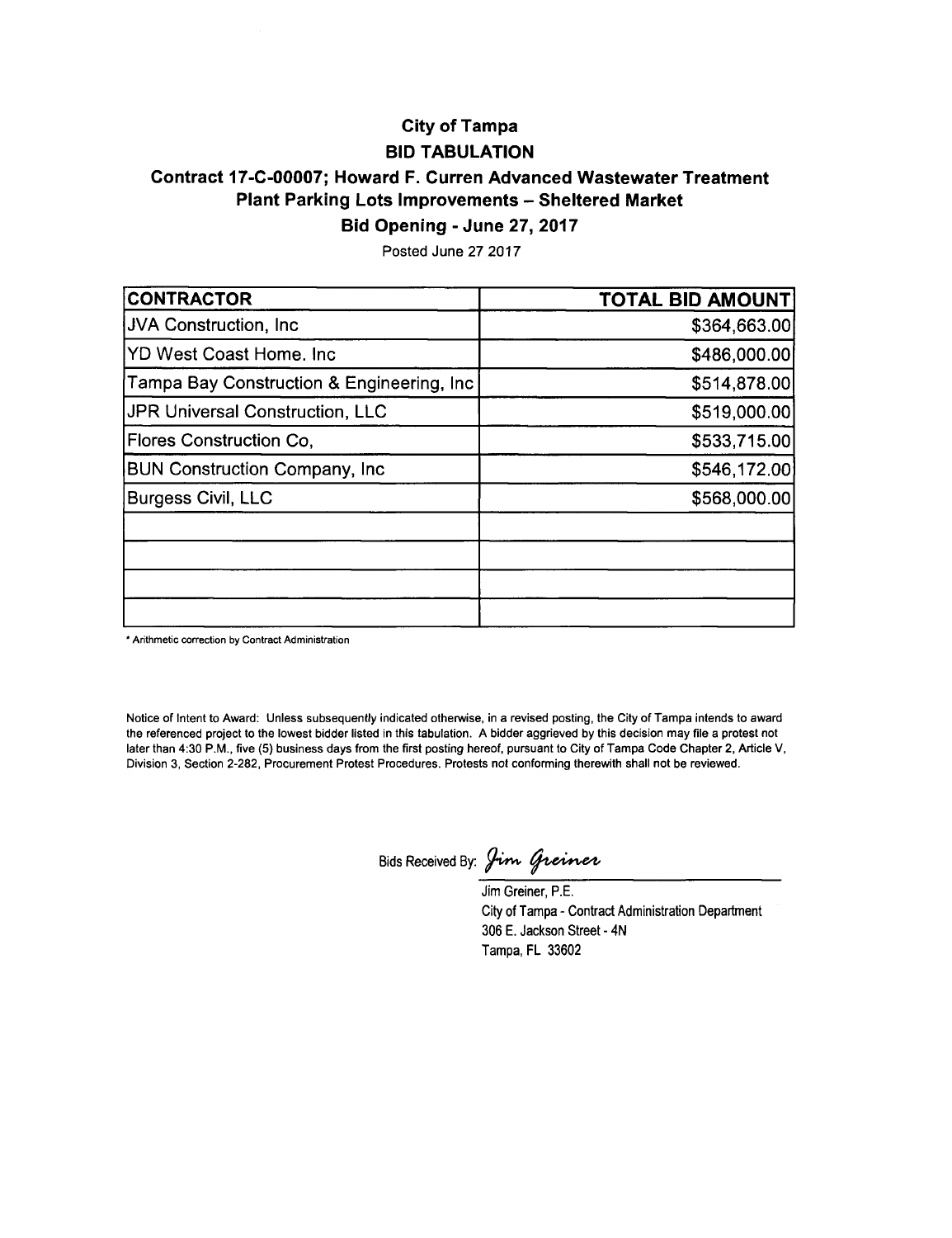Contract 17-C-00007; Howard F. Curren Advanced Wastewater Treatment Plant Parking Lots Improvements

## **PROPOSAL**



To the Mayor and City Council of the City of Tampa, Florida:

| Bidder is a/an: Individual I Partnership* I Joint Venture* I LLC [X] Corp. I Other:                                                      |
|------------------------------------------------------------------------------------------------------------------------------------------|
| Bidder is organized under the laws of: $\boxtimes$ State of Florida $\Box$ Other:                                                        |
| Bidder Mailing Address: P.O. Box 320582 Tampa, FL 33679                                                                                  |
| Bidder's Federal Employee Identification No. (FEI/EIN): 20-2190927                                                                       |
| Bidder's FDOS (SUNBIZ) Doc. No.: P05000009090<br>Bidder's License No.: CGC 1509289                                                       |
| (See Ch. 489. FS; use entity s, individual's only if applicable)                                                                         |
| Email: jannet.varon@jvaconstruction.com Phone: (813) 841-5874<br>Bidder Contact Name**: Jannet Varon                                     |
| Bidder's own initial application for employment has criminal history screening practices similar in nature to the practices contained in |

Chapter 12, Article VI, City of Tampa Code (Responses, whether "Yes" or "No", are for informational purposes only and will not be used as a basis of award or denial, nor as a basis for any protest):  $\Box$  Yes  $\Box$  No

The below named person, appearing before the undersigned authority and after being first duly sworn, for him/herself and on behalf of the entity submitting this Proposal does hereby affirm and declare as follows:

- He/She is of lawful age and is authorized to act on behalf of Bidder (the individual, partnership, corporation, entity, etc. submitting  $(1)$ this Proposal) and that all statements made in this document are true and correct to the best of my knowledge.
- $(2)$ If Bidder is operating under a fictitious name, Bidder has currently complied with any and all laws and procedures governing the operation of businesses under fictitious names in the State of Florida
- $(3)$ No person or entity other than Bidder has any interest in this Proposal or in the Contract proposed to be entered into.
- This Proposal is made without any understanding, agreement, or connection with any person or entity making Proposal for the  $(4)$ same purposes, and is in all respects fair and without collusion or fraud.
- $(5)$ Bidder is not in arrears to the City of Tampa, upon debt or contract, and is not a defaulter, as surety or otherwise, upon any obligation to the City of Tampa.
- That no officer or employee or person whose salary is payable in whole or in part from the City Treasury is, shall be or become  $(6)$ interested, directly or indirectly, as a contracting party, partner, stockholder, surety or otherwise, in this Proposal, or in the performance of the Contract, or in the supplies, materials, or equipment and work or labor to which it relates, or in any portion of the profits thereof.
- $(7)$ Bidder has carefully examined and fully understands the Solicitation and has full knowledge of the scope, nature, and quality of the work to be performed; furthermore, Bidder has carefully examined the site of the work and that, from his own investigations, he has satisfied himself as to the nature and location of the work, the character, quality, and quantity of materials and the kinds and extent of equipment and other facilities needed for the performance of the work, the general and local conditions and all difficulties to be encountered, and all other items which may, in any way, affect the work or its performance.
- Bidder (including its principals)  $\Box$  has  $|\Box|$  has NOT been debarred or suspended from contracting with a public entity.  $(8)$
- $(9)$ Bidder nas | X has NOT implemented a drug-free workplace program that meets the requirements of Section 287.087, Florida Statutes.
- $(10)$ Bidder has carefully examined and fully understands all the component parts of the Contract Documents and agrees Bidder will execute the Contract, provide the required Public Construction Bond, and will fully perform the work in strict accordance with the terms of the Contract and Contract Documents therein referred to for the following prices, to wit:
	- \* If a Partnership or Joint Venture, attach Partnership or Joint Venture Agreement.
	- \*\* Someone the City may contact with questions/correspondence regarding this Solicitation and/or permits.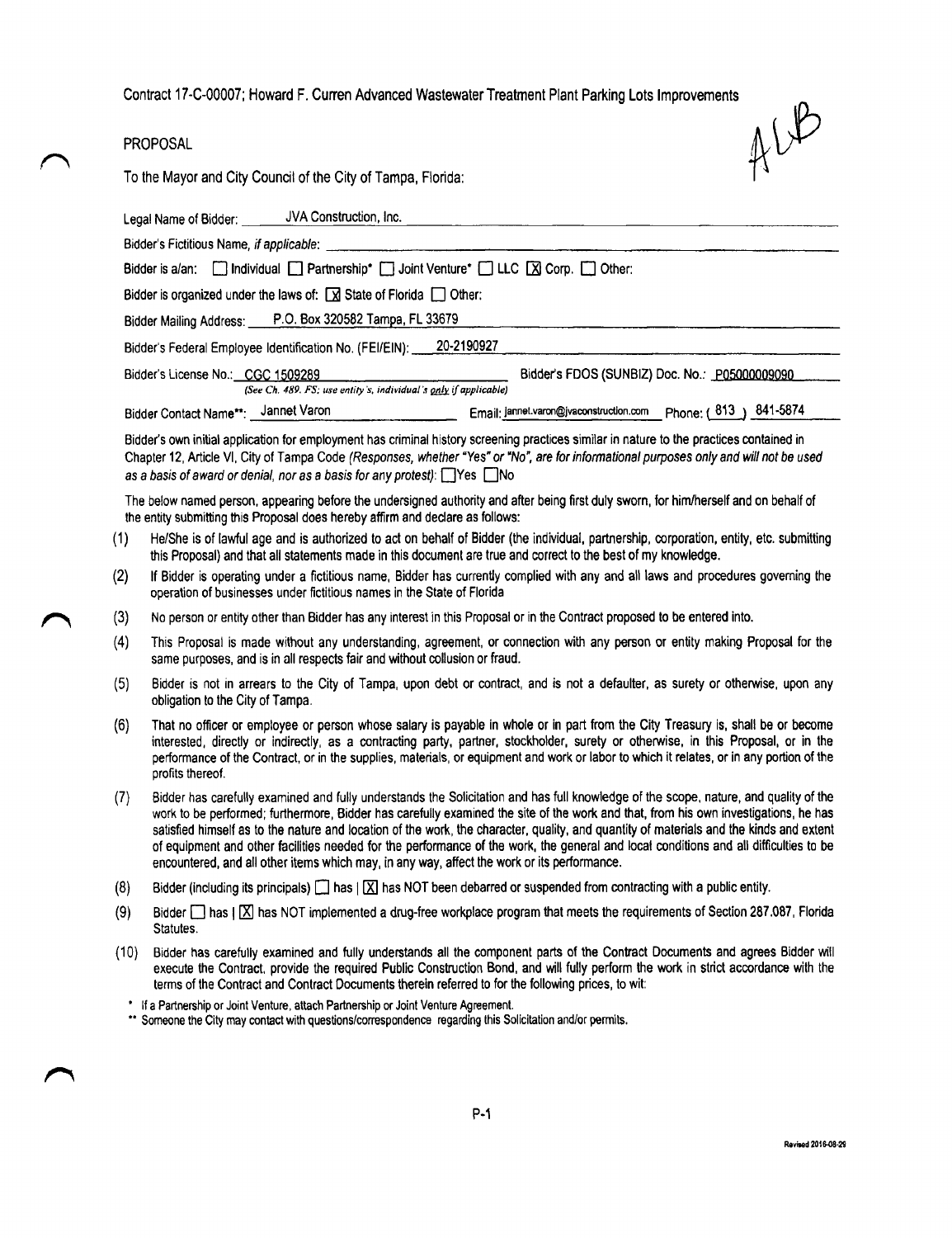| Contract<br>item No. | Estimated<br>Quantity | Description and<br>Price in Words                                     | <b>Computed Total</b><br>Price for<br>Item in Figures                                                                                                                                                                                                                                                                                                                |
|----------------------|-----------------------|-----------------------------------------------------------------------|----------------------------------------------------------------------------------------------------------------------------------------------------------------------------------------------------------------------------------------------------------------------------------------------------------------------------------------------------------------------|
| <b>BASE BID</b>      | LS                    | lots, walkways, electrical for site lighting, landscaping and two (2) | The work includes furnishing all labor, materials and equipment to<br>add two (2) asphalt parking lots, striping, restriping of existing parking<br>retention ponds as specified in construction plans, any contingency<br>allowances as stated in SP-60, and with all associated work required<br>for a complete project in accordance with the Contract Documents. |
|                      |                       | Three hundredsixty four thousand<br>sixhundredsixty three dollars     |                                                                                                                                                                                                                                                                                                                                                                      |
|                      |                       | and $Ze^{rQ}$<br>cents                                                |                                                                                                                                                                                                                                                                                                                                                                      |
|                      |                       | <b>LS</b><br>(BASE BID)                                               | \$364.66                                                                                                                                                                                                                                                                                                                                                             |

 $\sim$ 

Contract 17-C-00007; Howard F. Curren Advanced Wastewater Treatment Plant Parking Lots Improvements

 $\curvearrowright$ 

 $\curvearrowright$ 

 $\curvearrowleft$ 

 $\sim 10^{11}$  k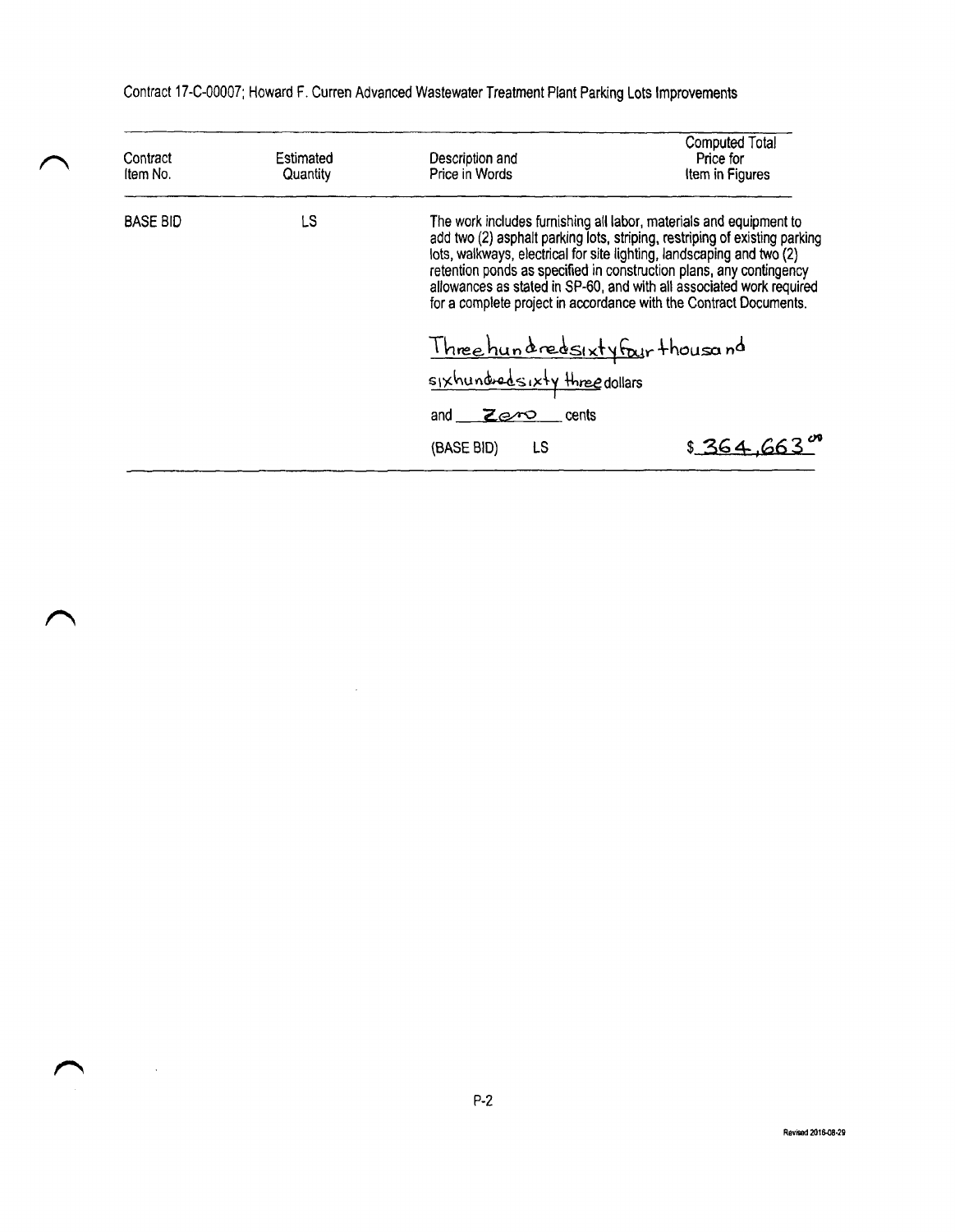Contract 17-C-00007; Howard F. Curren Advanced Wastewater Treatment Plant Parking Lots Improvements

| Computed Total Price in Words: Three hundreds 1xt Y four thousands 1 x hundreds 1xt y |                  |  |        |
|---------------------------------------------------------------------------------------|------------------|--|--------|
| .nnee                                                                                 | dollars and zero |  | cents. |
| Computed Total Price in Figures: $$364, 663.$ or 2                                    |                  |  |        |

Bidder acknowledges that the following addenda have been received and that the changes covered by the addendum(s) have been taken into account in this proposal: #1  $\cancel{\phantom{1}}$  #2  $\cancel{\phantom{1}}$  #3  $\cancel{\phantom{1}}$  #4  $\cancel{\phantom{1}}$  #5

Bidder acknowledges the requirements of the City of Tampa's Equal Business Opportunity Program.

Bidder acknowledges that it is aware of Florida's Trench Safety Act (Sections 553.60-553.64, Florida Statutes), and agrees that Bidder together with any involved subcontractors will comply with all applicable trench safety standards. Bidder further acknowledges that included in the various items of this Proposal and the total bid price (as applicable) are costs for complying with the Trench Safety Act. Bidder further identifies the costs and methods summarized below:

|    | <b>Trench Safety Measure</b><br>(Description) | Unit of Measure<br>(LF, SY) | <b>Unit</b><br>Quantity | Unit<br>Cost    | <b>Extended</b><br>Cost |
|----|-----------------------------------------------|-----------------------------|-------------------------|-----------------|-------------------------|
|    | $S_1$ It fence                                |                             | 3007                    | ≴2. ທ           | <u>:6.0</u>             |
| B. | Turbidity bamier                              | Ea                          |                         | \$ <u>80.00</u> | 60                      |
|    |                                               |                             |                         |                 |                         |
|    |                                               |                             | Total Cost: \$          | $5.1 + 4.00$    |                         |

Accompanying this Proposal is a certified check, cashier's check or Tampa Bid Bond (form included herein must be used) for at least five percent (5%) of the total amount of the Proposal which check shall become the property of the City, or which bond shall become forthwith due and payable to the City, if this Proposal shall be accepted by the City and the Bidder shall fail to enter into a legally binding contract with and to furnish the required Public Construction Bond to the City within twenty (20) days after the date of its receipt of written Notice of Award by the City so to do.

## FAILURE TO COMPLETE THE ABOVE MAY RESULT IN THE PROPOSAL BEING DECLARED NON-RESPONSIVE.

|                  | [SEAL]                                        | Name of Bidder: Jannet Varon                                                                                                                                                                                                                                                                                                                                                                               |
|------------------|-----------------------------------------------|------------------------------------------------------------------------------------------------------------------------------------------------------------------------------------------------------------------------------------------------------------------------------------------------------------------------------------------------------------------------------------------------------------|
|                  |                                               |                                                                                                                                                                                                                                                                                                                                                                                                            |
|                  |                                               | Signer's Printed Name: Janhet Varon                                                                                                                                                                                                                                                                                                                                                                        |
|                  |                                               | Signer's Title: $P_{res}$ i dent                                                                                                                                                                                                                                                                                                                                                                           |
| STATE OF FLORIDA |                                               |                                                                                                                                                                                                                                                                                                                                                                                                            |
|                  | COUNTY OF HILLSBOROUGH                        |                                                                                                                                                                                                                                                                                                                                                                                                            |
|                  |                                               | For an   The forgoing instrument was sworn (or affirmed) before me this $27^{19}$ day of $\sqrt{u \, \text{ne}}$ $\sqrt{u \, \text{ne}}$ 2017 by<br>entity: <u>Jannet Varon</u> as President<br>of JVA Construction, Inc. ____, a/n o Partnership o Joint Venture o LLC & Corp<br>$\Box$ Other: _______________, on behalf of such entity. Such individual is $\triangle$ personally known to me or $\Box$ |
| individual:      | a/n state driver's license as identification. | For an   The forgoing instrument was sworn (or affirmed) before me this $\sim$ $\sim$ asy of $\sim$ $\sim$ $\sim$ $\sim$ 201 $\sim$ by<br>who is $\Box$ personally known to me or $\Box$ produced                                                                                                                                                                                                          |
|                  | [NOTARY SEALL                                 | Notary Public, State of Florida<br>Notary Printed Name: RIetondra Guzman<br><u>IDRA GHZMAN</u><br>Commission No.: FF 949381<br>My Commission Expires: Jonvary 11, 2020                                                                                                                                                                                                                                     |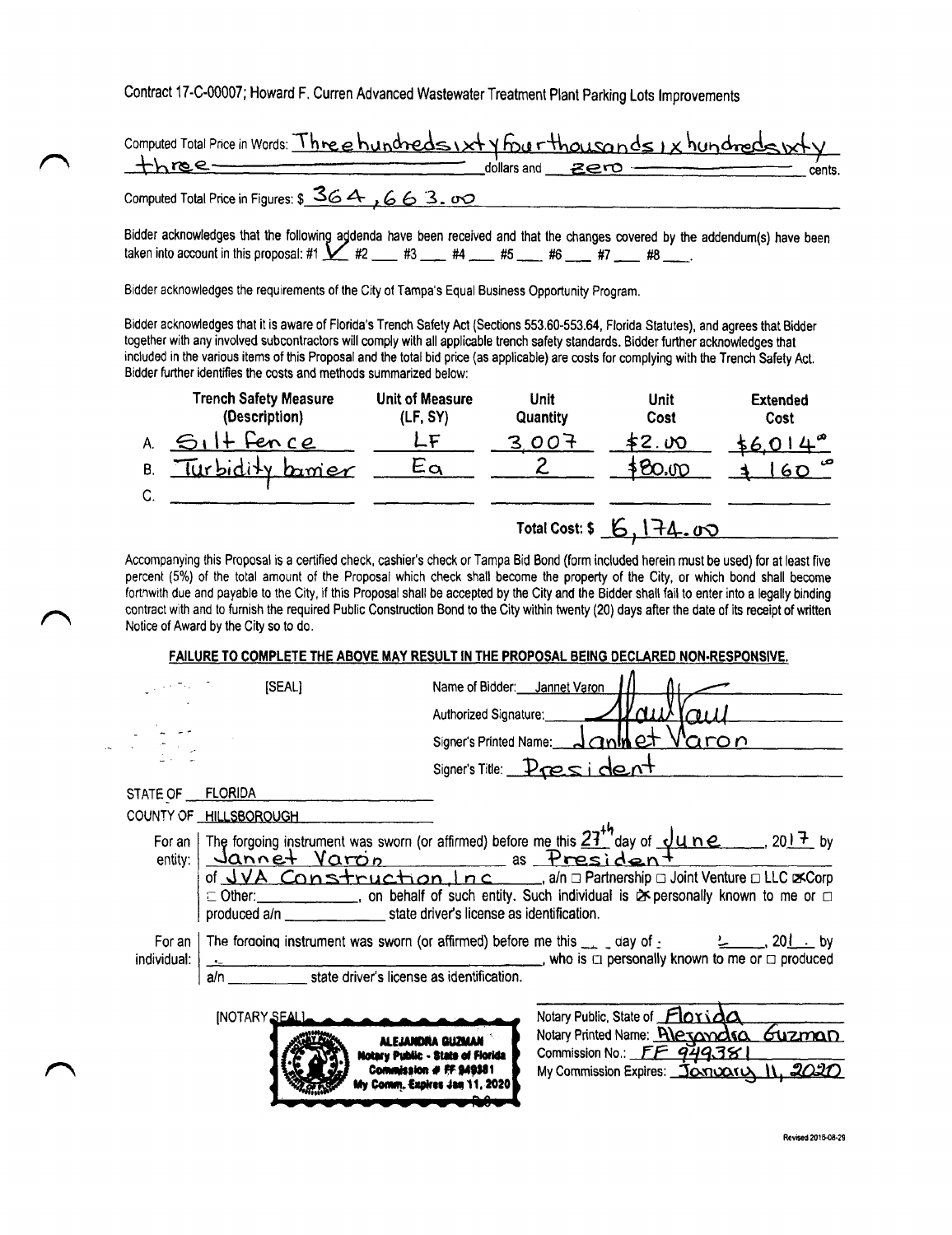### TAMPA BID BOND

Contract 17-C-00007; Howard F. Curren Advanced Wastewater Treatment Plant Parking Lots Improvements

KNOW ALL MEN BY THESE PRESENTS, that we. JVA Construction, Inc.

(hereinafter called the Principal) and Developers Surety and Indemnity Company

(hereinafter called the Surety) a Corporation chartered and existing under the laws of the State of CA with its principal offices in the City of Irvine, CA and authorized to do business in the State of Florida, are held and firmly bound unto the City of Tampa, a Municipal Corporation of Hillsborough County. Florida, in the full and just sum of 5% of the amount of the (Bid) (Proposal) good and lawful money of the United States of America, to be paid upon demand of the City of Tampa, Florida, to which payment will and truly to be made we bind ourselves, our heirs, executors, administrators, successors, and assigns, jointly and severally and firmly these presents.

WHEREAS, the Principal is about to submit, or has submitted to the City of Tampa, Florida, a Proposal for the construction of certain facilities for the City designated Contract 17-C-00007; Howard F. Curren Advanced Wastewater Treatment Plant Parking Lots Improvements.

WHEREAS, the Principal desires to file this Bond in accordance with law, in lieu of a certified Bidder's check otherwise required to accompany this Proposal.

NOW, THEREFORE: The conditions of this obligation are such that if the Proposal be accepted, the Principal shall, within twenty (20) days after the date of receipt of written Notice of Award, execute a contract in accordance with the Proposal and upon the terms, conditions and price set forth therein, in the form and manner required by the City of Tampa, Florida and execute a sufficient and satisfactory Public Construction Bond payable to the City of Tampa, Florida in an amount of one hundred percent (100%) of the total contract price, in form and with security satisfactory to said City, then this Bid Bond obligation is to be void; otherwise to be and remain in full force and virtue in law, and the Surety shall, upon failure of the Principal to comply with any or all of the foregoing requirements within the time specified above, immediately pay to the aforesaid City, upon demand, the amount thereof, in good and lawful money of the United States of America, not as a penalty, but as liquidated damages.

IN TESTIMONY THEREOF, the Principal and Surety have caused these presents to be duly signed and sealed this 27th day of June 2017.

Principal

|              | JVA Contridiction Alpe.                  |
|--------------|------------------------------------------|
|              |                                          |
|              | <u>residen</u>                           |
| <b>TITLE</b> | Developers Surft Mand Indemnity Company, |
|              |                                          |

TITLE David B. Shick, Attorney-in-Fact & Licensed FL Resident Agent #A241176

 $(SEAL)$ 

David B. Shick **Producing Agent** 

7217 Benjamin Rd., Tampa, FL 33634 **Producing Agent's Address** 

The Prosure Group, Inc. Name of Agency

The addition of such phrases as "not to exceed" or like import shall render the (Bid) (Proposal)non-responsive.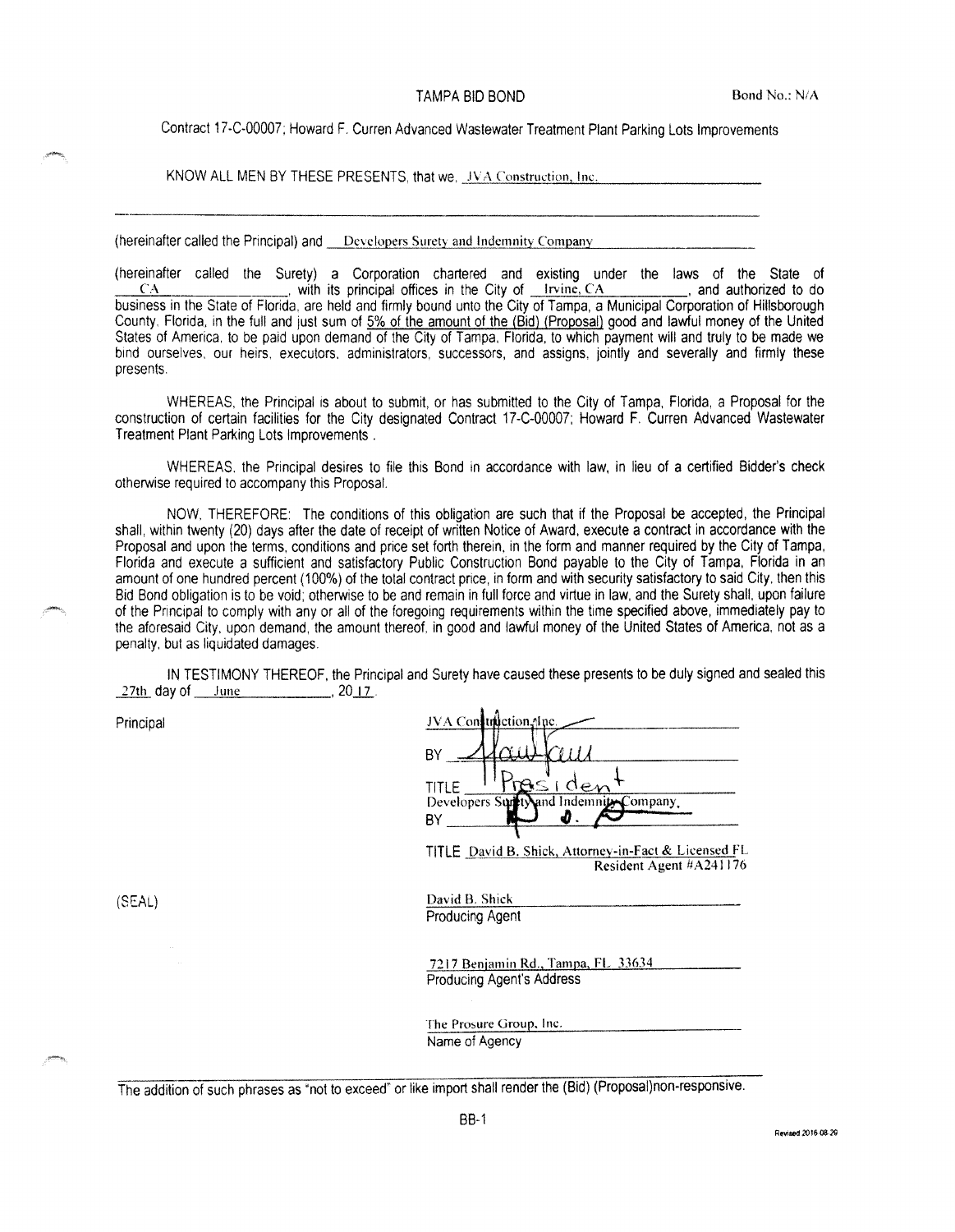#### POWER OF ATTORNEY FOR DEVELOPERS SURETY AND INDEMNITY COMPANY PO Box 19725, IRVINE, CA 92623 (949) 263-3300

KNOW ALL BY THESE PRESENTS that except as expressly limited, DEVELOPERS SURETY AND INDEMNITY COMPANY, does hereby make, constitute and appoint: \*\*\*David B. Shick\*\*\*

as its true and lawful Attorney(s)-in-Fact, to make, execute, deliver and acknowledge, for and on behalf of said corporation, as surely, bonds, undertakings and contracts of suretyship giving and granting unto said Attorney(s)-in-Fact full power and authority to do and to perform every act necessary, requisite or proper to be done in connection therewith as each of said corporation could do, but reserving to each of said corporation full power of substitution and revocation, and all of the acts of said Attorney(s)-in-Fact, pursuant to these presents, are hereby ratified and confirmed.

This Power of Attorney is granted and is signed by facsimile under and by authority of the following resolution adopted by the Board of Directors of DEVELOPERS SURETY AND INDEMNITY COMPANY, effective as of January 1st, 2008.

RESOLVED, that a combination of any two of the Chairman of the Board, the President, any Executive Vice-President, Senior Vice-President or Vice-President of the corporation be, and that each of them hereby is, authorized to execute this Power of Attorney, qualifying the attorney's) named in the Power of Attorney to execute, on behalf of the corporation, bonds, undertakings and contracts of suretyship; and that the Secretary or any Assistant Secretary of the corporation be, and each of them hereby is, authorized to attest the execution of any such Power of Attorney;

RESOLVED, FURTHER, that the signatures of such officers may be affixed to any such Power of Attorney or to any certificate relating thereto by facsimile, and any such Power of Attorney or certificate bearing such facsimile signatures shall be valid and binding upon the corporation when so affixed and in the future with respect to any bond, undertaking or contract of suretyship to which it is attached.

IN WITNESS WHEREOF, DEVELOPERS SURETY AND INDEMNITY COMPANY has caused these presents to be signed by its officers and attested by its Secretary or Assistant Secretary this 6th day of Feburary, 2017.

Daniel Young, Senior Vice-President Bv

Mark Lansdon, Vice-President



A notary public or other officer completing this certificate verifies only the identity of the individual who signed the document to which this certificate is attached, and not the truthfulness, accuracy, or validity of that document.

State of California County of Orange

| On                  | February 6, 2017<br><b>Date</b>                           | before me. | Lucille Raymond, Notary Public<br>Here Insert Name and Title of the Officer                                                                                                                                                                                                                                                                                                                                 |  |  |
|---------------------|-----------------------------------------------------------|------------|-------------------------------------------------------------------------------------------------------------------------------------------------------------------------------------------------------------------------------------------------------------------------------------------------------------------------------------------------------------------------------------------------------------|--|--|
| personally appeared |                                                           |            | Daniel Young and Mark Lansdon<br>Name(s) of Signer(s)                                                                                                                                                                                                                                                                                                                                                       |  |  |
|                     | LUCILLE RAYMOND                                           |            | who proved to me on the basis of satisfactory evidence to be the person(s) whose name(s) is/are subscribed<br>to the within instrument and acknowledged to me that he/she/they executed the same in his/her/their authorized<br>capacity (ies), and that by his/her/their signature(s) on the instrument the person(s), or the entity upon behalf of<br>which the person(s) acted, executed the instrument. |  |  |
|                     | Commission # 2081945<br><b>Notary Public - California</b> |            | I certify under PENALTY OF PERJURY under the laws of the State of California that the foregoing paragraph is                                                                                                                                                                                                                                                                                                |  |  |

I certify under PENALTY OF PERJURY under the laws of the State of California that the foregoing paragraph is true and correct.

 $.2017-.$ 

**June** 

WITNESS my hand and official seal.

Signature

Place Notary Seal Above

ond. Notary Public Lucille R

**CERTIFICATE** 

The undersigned, as Secretary or Assistant Secretary of DEVELOPERS SURETY AND INDEMNITY COMPANY or WUEMNITY COMPANY OF CALIFORNIA, does hereby certify that the foregoing Power of Attorney remains in full force and has not been revoked and, furthermore, that the provisions of the resolutions of the respective Boards of Directors of said corporations set forth in the Power of Attorney are in force as of the date of this Certificate.

27th day of

This Certificate is executed in the City of Irvine, California, this

**Orange County** My Comm. Expires Oct 13, 2018

Cassie J. isford, Assistant Seda

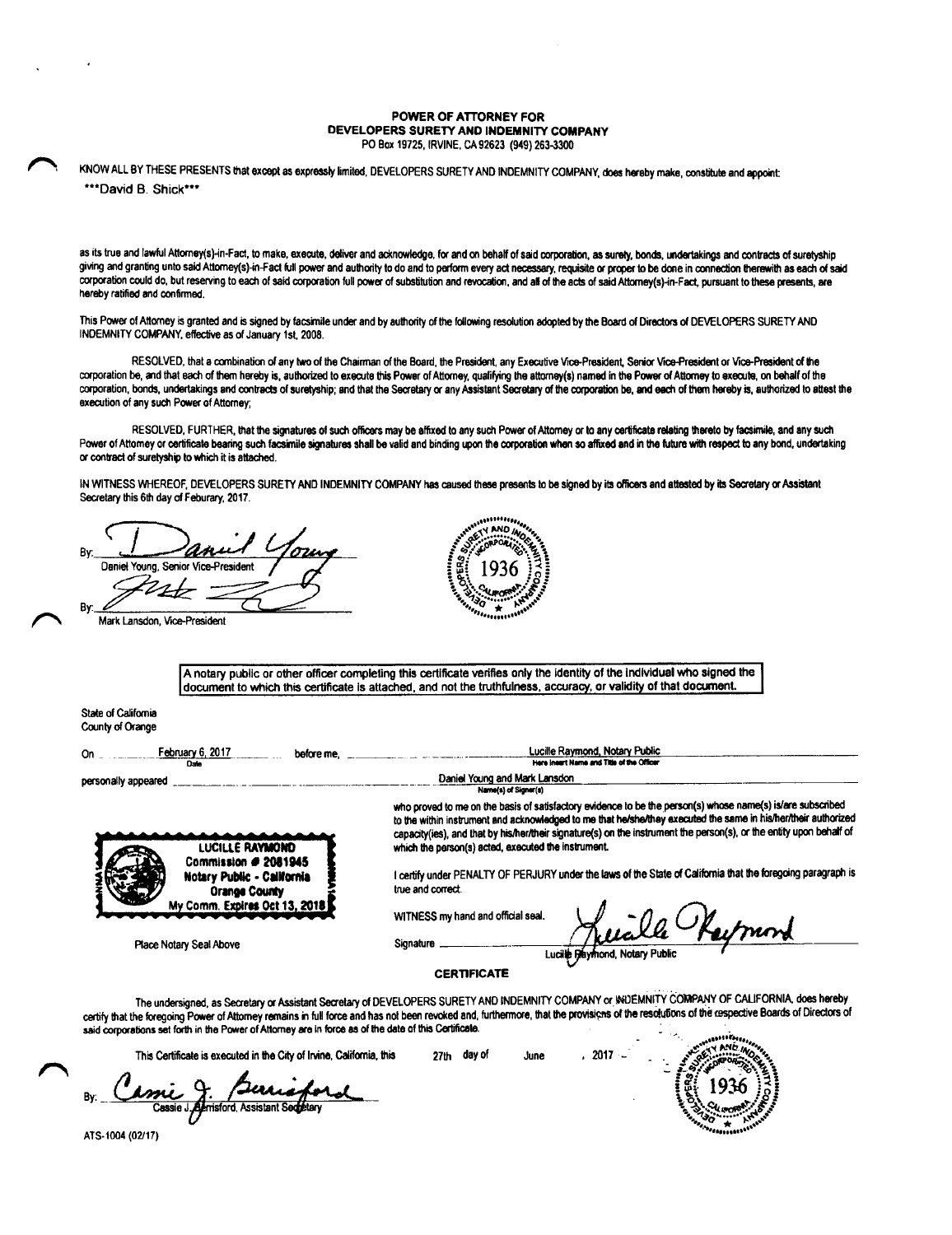$(1)$ 

|     | <b>Good Faith Effort Compliance Plan Guidelines</b><br>for Women/Minority Business Enterprise\Small Local Business Enterprise Participation<br>City of Tampa - Equal Business Opportunity Program                                                                                                                                                                                                                                                                                                                                                                                                                                                                                                                                                                                                                                                                                                                                                                                                                                                                                                |                            |
|-----|--------------------------------------------------------------------------------------------------------------------------------------------------------------------------------------------------------------------------------------------------------------------------------------------------------------------------------------------------------------------------------------------------------------------------------------------------------------------------------------------------------------------------------------------------------------------------------------------------------------------------------------------------------------------------------------------------------------------------------------------------------------------------------------------------------------------------------------------------------------------------------------------------------------------------------------------------------------------------------------------------------------------------------------------------------------------------------------------------|----------------------------|
|     | (MBD Form 50 - detailed instructions on page 2 of 2)                                                                                                                                                                                                                                                                                                                                                                                                                                                                                                                                                                                                                                                                                                                                                                                                                                                                                                                                                                                                                                             |                            |
|     | Contract Name_17-C-00007 Howard F. Parking Lots Improvements                                                                                                                                                                                                                                                                                                                                                                                                                                                                                                                                                                                                                                                                                                                                                                                                                                                                                                                                                                                                                                     | Bid Date June 27, 2017     |
|     | Bidder/ProposeM JVA Construction, Inc.<br><u>וווודאווייטון</u>                                                                                                                                                                                                                                                                                                                                                                                                                                                                                                                                                                                                                                                                                                                                                                                                                                                                                                                                                                                                                                   |                            |
|     | <b>Signature</b>                                                                                                                                                                                                                                                                                                                                                                                                                                                                                                                                                                                                                                                                                                                                                                                                                                                                                                                                                                                                                                                                                 | Date 6                     |
|     | Name _Jannet Valon<br>Title President                                                                                                                                                                                                                                                                                                                                                                                                                                                                                                                                                                                                                                                                                                                                                                                                                                                                                                                                                                                                                                                            |                            |
|     | The Compliance Plan with attachments is a true account of Good Faith Efforts (GFE) made to achieve the participation goals as<br>specified for Women/Minority Business Enterprises/Small Local Business Enterprises (WMBE/SLBE) on the referenced contract:                                                                                                                                                                                                                                                                                                                                                                                                                                                                                                                                                                                                                                                                                                                                                                                                                                      |                            |
|     | □ The WMBE/SLBE participation Goal is Met or Exceeded. See DMI Forms 10 and 20 which accurately report all<br>subcontractors solicited and all subcontractors to-be-utilized.<br>(N/A)                                                                                                                                                                                                                                                                                                                                                                                                                                                                                                                                                                                                                                                                                                                                                                                                                                                                                                           |                            |
| (1) | □ The WMBE/SLBE participation Goal is Not Achieved. The following list is an overview of the baseline GFE action<br>steps already performed. Furthermore, it is understood that these GFE requirements are weighted in the compliance<br>evaluation based on the veracity and demonstrable degree of documentation provided with the bid/proposal:<br>(Check applicable boxes below. Must enclose supporting documents accordingly with remarks)<br>Solicited through reasonable and available means the interest of WMBE/SLBEs that have the capability to perform the work of the contract. The Bidder or Proposer must<br>solicit this interest within sufficient time to allow the WMBE/SLBEs to respond. The Bidder or Proposer must take appropriate steps to follow up initial solicitations with<br>interested WMBE/SLBEs. a See DMI report forms for subcontractors solicited. a See enclosed supplemental data on solicitation<br>efforts. $\Box$ Qualifying Remarks:                                                                                                                  |                            |
| (2) | Provided interested WMBE/SLBEs with adequate, specific scope information about the plans, specifications, and requirements of the contract, including addenda, in a<br>timely manner to assist them in responding to the requested-scope identified by bidder/proposer for the soligitation. $\Box$ See enclosed actual solicitations<br>used. $\Box$ Qualifying Remarks:                                                                                                                                                                                                                                                                                                                                                                                                                                                                                                                                                                                                                                                                                                                        |                            |
| (3) | Negotiated in good faith with interested WMBE/SLBEs that have submitted bids (e.g. adjusted quantities or scale). Documentation of negotiation must include the names,<br>addresses, and telephone numbers of WMBE/SLBEs that were solicited; the date of each such solicitation; a description of the information provided regarding the plans<br>and specifications for the work selected for subcontracting; and evidence as to why agreements could not be reached with WMBE/SLBEs to perform the work. Additional<br>costs involved in soliciting and using subcontractors is not a sufficient reason for a bidder/proposer's failure to meet goals or achieve participation, as long as such costs<br>are reasonable. Bidders are not required to accept excessive quotes in order to meet the goal.<br>□ DMI Utilized Forms for sub-(contractor/consultant) reflect genuine negotiations □ This project is an RFQ/RFP in nature<br>and negotiations are limited to clarifications of scope/specifications and qualifications. $\Box$ See enclosed documentation.<br>□ Qualifying Remarks: |                            |
| (4) | Not rejecting WMBE/SLBEs as being unqualified without justification based on a thorough investigation of their capabilities. The WMBE/SLBEs standing within its industry,<br>membership in specific groups, organizations / associations and political or social affiliations are not legitimate causes for rejecting or not soliciting bids to meet the goals.<br>$\circ$ Not applicable. $\circ$ See attached justification for rejection of a subcontractor's bid or proposal. $\circ$ Qualifying Remarks:                                                                                                                                                                                                                                                                                                                                                                                                                                                                                                                                                                                    |                            |
| (5) | Made scope(s) of work available to WMBE/SLBE subcontractors and suppliers; and, segmented portions of the work or material consistent with the available<br>WMBE/SLBE subcontractors and suppliers, so as to facilitate meeting the goal. [1] Sub-Contractors were allowed to bid on their own choice of<br>work or trade without restriction to a pre-determined portion. $\Box$ See enclosed comments.                                                                                                                                                                                                                                                                                                                                                                                                                                                                                                                                                                                                                                                                                         | $\Box$ Qualifying Remarks: |
| (6) | Made good faith efforts, despite the ability or desire of Bidder/Proposer to perform the work of a contract with its own forces/organization. A Bidder/Proposer who desires<br>submitting bids/proposals and were solicited on work typically self-performed by the prime. $\Box$ Qualifying Remarks:                                                                                                                                                                                                                                                                                                                                                                                                                                                                                                                                                                                                                                                                                                                                                                                            |                            |
| (7) | Segmented portions of the work to be performed by WMBE/SLBEs in order to increase the likelihood that the goals will be met. This includes, where appropriate,<br>breaking out contract work items into economically feasible units (quantities/scale) to facilitate WMBE/SLBE participation, even when the Bidder/Proposer might otherwise<br>prefer to perform these work items with its own forces, $\Box$ Sub-Contractors were allowed to bid on their own choice of work or trade without<br>restriction to a pre-determined portion. $\Box$ Sub-Contractors were not prohibited from submitting bids/proposals and were<br>solicited on work typically self-performed by the prime. $\Box$ See enclosed comments,                                                                                                                                                                                                                                                                                                                                                                          | □ Qualifying Remarks:      |
| (8) | Made efforts to assist interested WMBE/SLBEs in obtaining bonding, lines of credit, or insurance as required by the city or contractor.<br>$\Box$ See enclosed documentation on initiatives undertaken and methods to accomplish.                                                                                                                                                                                                                                                                                                                                                                                                                                                                                                                                                                                                                                                                                                                                                                                                                                                                | □ Qualifying Remarks:      |

- Made efforts to assist interested WMBE/SLBEs in obtaining necessary equipment, supplies, materials, or related assistance or services, including participation in an acceptable mentor-protégé program.  $(9)$
- (10) Effectively used the services of the City and other organizations that provide assistance in the recruitment and placement of WMBE/SLBEs. 
<br>  $\Box$  See enclosed documentation,  $\Box$  The following services were used:

Note: Provide any unsolicited information that will support the Bid/RFP Compliance Evaluation. a Named Documents Are:

MBD Form 50 rev/effective 02/2016

GFECP MBD Form 50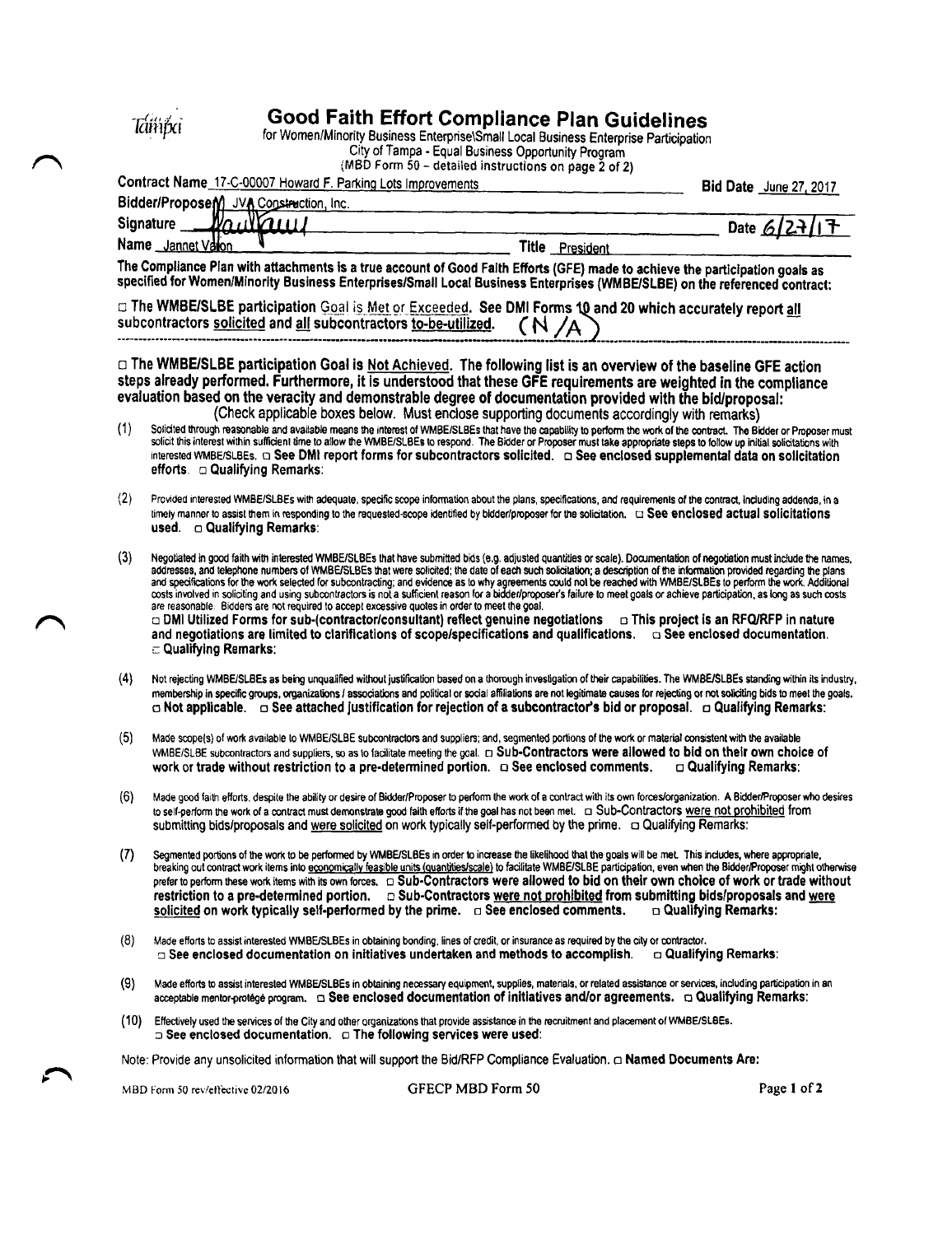Támpa

Failure to Complete, Sign and Submit Both Forms 10 & 20 SHALL render the Bid or Proposal Non-Responsive

# Page 1 of 4 - DMI Solicited/Utilized Schedules City of Tampa - Schedule of All Solicited Sub-(Contractors/Consultants/Suppliers) (FORM MBD-10)

| Contract No.: 17-C-00007             | Contract Name: L    | Howard F. Parking Lots Improvements       |        |
|--------------------------------------|---------------------|-------------------------------------------|--------|
| Company Name: JVA Construction, Inc. |                     | Address: 2138 W Grace St. Tampa, FL 33607 |        |
| Federal ID: 20-2190927               | Phone: 813-254-0245 | Fax: 813-254-0256                         | Email: |

Check applicable box(es). Detailed Instructions for completing this form are on page 2 of 4.

[ ] No Firms were contacted or solicited for this contract.

[ ] No Firms were contacted because:

[] See attached list of additional Firms solicited and all supplemental information (List must comply to this form) Note: Form MBD-10 must list ALL subcontractors solicited including Non-minority/small businesses

NIGP Code Categories: Buildings = 909. General = 912, Heavy = 913, Trades = 914, Architects = 906, Engineers & Surveyors = 925, Supplier = 912-77

| $S = S LBE$<br>W=WMBE<br>$O =$ Neither<br>Federal ID | Company Name<br>Address<br>Phone, Fax, Email                                                                                                                       | Type of Ownership<br>(F=Female M=Male)<br>BF BM = African Am.<br>$HFHM = Hispanic$<br>AF AM = Asian Am.<br>NF NM = Native Am.<br>CF CM = Caucasian | Trade or<br>Services<br>NIGP Code<br>(listed<br>above) | Contact<br>Method<br>L=Letter<br>F=Fax<br>E=Email<br>P=Phone | Quote<br>or<br>Response<br>Received<br><b>Y/N</b> |
|------------------------------------------------------|--------------------------------------------------------------------------------------------------------------------------------------------------------------------|----------------------------------------------------------------------------------------------------------------------------------------------------|--------------------------------------------------------|--------------------------------------------------------------|---------------------------------------------------|
| $5$ a $W$                                            | Hugatt Survey Services, Inc.                                                                                                                                       | CF                                                                                                                                                 | Surveying                                              | ρ                                                            |                                                   |
| C3·C47663                                            | <u>pamahaatt-survey.com</u>                                                                                                                                        |                                                                                                                                                    |                                                        |                                                              |                                                   |
| $S\propto W$                                         | Howila Electrical Services, Inc<br>5708 N. 567h St. Tampa, FL 33610<br>(813) 515-6999 FL813) 884-4092.                                                             | HF                                                                                                                                                 | Electrical                                             |                                                              |                                                   |
| 20-0818128                                           | <u>sales eagus belectrical. com</u>                                                                                                                                |                                                                                                                                                    |                                                        |                                                              |                                                   |
| <b>FDOT</b><br>HDE                                   | UBE Environmental, Inc. FUA 32724<br>P.O. BOX 740215 Drange, City, FUA 32724<br>1877) 435 - 7458, FL877) 235 - 7458<br>Estimating@flsitt.com                       |                                                                                                                                                    | $S$ H Fenc                                             | P                                                            |                                                   |
| 27-1359440                                           |                                                                                                                                                                    |                                                                                                                                                    |                                                        |                                                              |                                                   |
| D<br>16-1616704                                      | Tampa Bay Asphat Faving & Sealing, Inc.<br>$51$ <sup>st</sup> Ave, South, Tampa, $F+$ 33 $I/9$<br>7H2 I<br>(413)247-3575 FLSB)623-9466<br>Tamogbaaschalt@yahoo.com |                                                                                                                                                    | Concrete                                               | D                                                            |                                                   |
| 165-0885982                                          | Himes Electric Company, Inc.<br>1040 Land D'Laxes Blud. Lut 2 FL 33549<br><u>ido@himeselectric.com</u>                                                             |                                                                                                                                                    | $E$ lectricol                                          | p                                                            |                                                   |
| O<br>54-0179210                                      | Forterra Pipe & Precord, LLC<br>511 E. John Carpenter Freeuzy St 600<br>Juving, TX-75062 (770) 244-9017                                                            |                                                                                                                                                    |                                                        |                                                              |                                                   |
|                                                      |                                                                                                                                                                    |                                                                                                                                                    |                                                        |                                                              |                                                   |

It is hereby certified that the information provided is an accurate and true account of contacts and solicitations for sub-contracting opportunities on this contrad

Qui Mame/Title: mn net Voron (Pesident Date: 6 - 27 - 17 Signed: Complete **Failure** Forms must be included with Bid / Proposal

MBD 10 rev./effective 02/2016